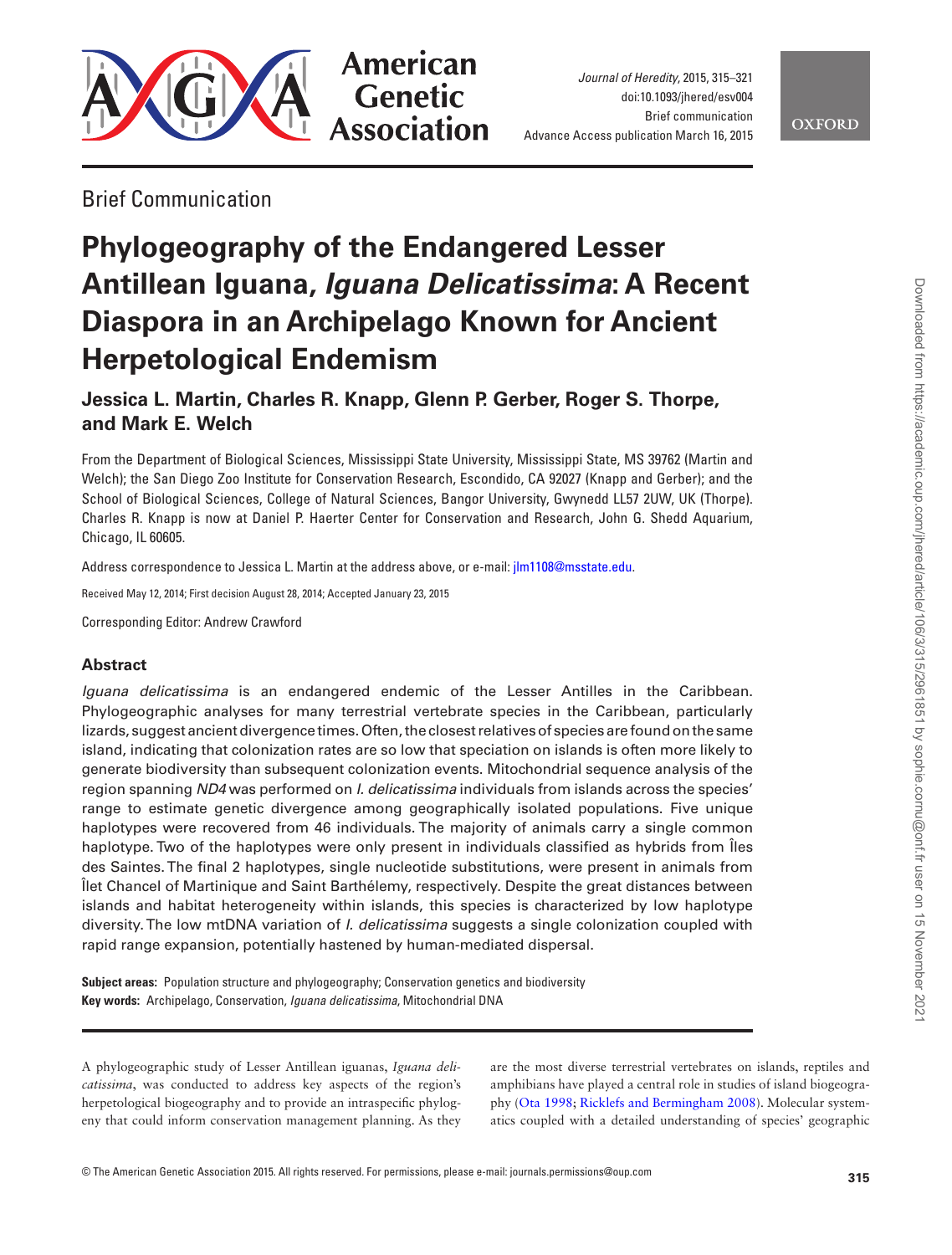distributions has offered insights into common modes of speciation and elucidates the timing and patterns of colonization on islands and in archipelagos [\(Vences et al. 2003](#page-6-2); [Camargo et al. 2010\)](#page-5-0).

The herpetofauna of island systems is characterized by a high degree of endemism ([Wallace 1881;](#page-6-3) [Kier et al. 2009](#page-5-1)). The origins of species complexes can often be traced to 1 or 2 colonization events followed by adaptive radiation [\(Jackman et al. 1997](#page-5-2)). In many cases, species occupying different niches on the same island are more closely related to each other than species occupying similar niches on different yet geographically proximate islands ([Calsbeek et al.](#page-5-3) [2006](#page-5-3); [Losos 2009](#page-5-4)). These findings have led biogeographers to infer that over-water dispersal by terrestrial vertebrates is rare, or rarely results in successful colonization. In fact, few species of endemic

herpetofauna have broad distributions ([Bisconti et al. 2001;](#page-5-5) [Diesmos](#page-5-6) [et al. 2002](#page-5-6); [Powell and Henderson 2012](#page-6-4)). Phylogeographic studies of reptiles across island chains also typically suggest low rates of over-water dispersal followed by high rates of diversification and speciation in isolation [\(Amer and Kumazawa 2008;](#page-5-7) [Cox et al. 2010](#page-5-8); [Townsend et al. 2011](#page-6-5); [Linkem et al. 2013\)](#page-5-9).

*Iguana delicatissima* resides in the Lesser Antilles, a geologically unique island chain between South America and the Greater Antilles ([Figure 1\)](#page-1-0) representing 2 volcanic arcs formed during the Cenozoic by the subduction of the Atlantic Plate beneath the Caribbean Plate, with the present period of volcanic activity beginning in the early Miocene (20 mya) [\(Macdonald et al. 2000\)](#page-6-6). Based on what is known of the island chain's origin, none of these islands have ever been



<span id="page-1-0"></span>**Figure 1.** Map of the range of the Lesser Antillean iguana. Circled island groups represent islands that were likely connected during the last glacial maxima [\(Ricklefs and Bermingham 2008\)](#page-6-1). Island names in bold represent islands currently inhabited by *I. delicatissima*, names in italics represent islands where the species is now extinct, and names in brackets are islands where the species is currently not known to have existed. The pie charts represent the percentage of individuals with a certain haplotype from the sampled islands, and the numbers below the pie charts indicate the sample size for the island (see [Table 1](#page-2-0) for more detailed information on sampling and haplotypes).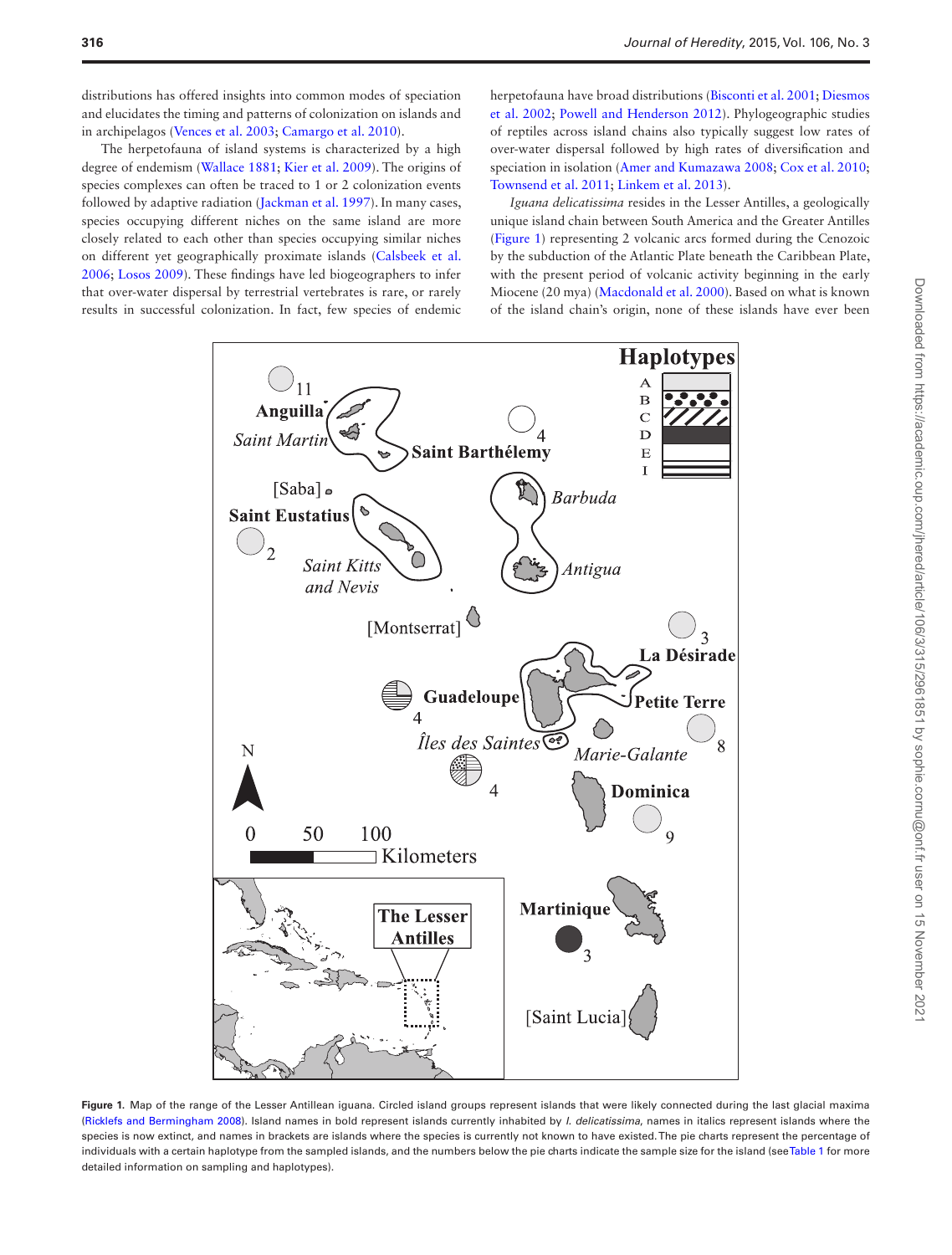connected to a mainland, and most of these islands appear to have been isolated for their entire histories [\(Ricklefs and Bermingham](#page-6-1) [2008](#page-6-1)). Certain island groups, however, may have been connected due to temporary drops in sea level including that associated with the last glacial maximum ([Figure 1;](#page-1-0) [Ricklefs and Bermingham 2008](#page-6-1)).

The Lesser Antillean herpetofauna are also typified by very limited geographic ranges ([Powell and Henderson 2012](#page-6-4)). Phylogenetic patterns of these taxa are also consistent with low colonization rates coupled with high rates of diversification in isolation ([Hedges 1996\)](#page-5-10). For example, studies of Lesser Antillean *Anolis* lizards have uncovered high haplotype diversity on multiple occasions, demonstrating variation both among islands and among populations on the same island ([Stenson et al. 2004\)](#page-6-7). Divergence in many Lesser Antillean reptiles reflects not only diversification in isolation following overwater dispersal, but also adaptation to unique ecological pressures within each island ([Thorpe and Stenson 2003](#page-6-8)).

Despite the pervasive evidence that successful over-water dispersal is rare, some native reptiles and amphibians of the Lesser Antilles do have broader ranges. Notable among these taxa is the Lesser Antillean iguana, *I. delicatissima*, the largest terrestrial vertebrate native to these islands with a range spanning from Martinique in the south to Anguilla in the north [\(Figure 1;](#page-1-0) [Lazell 1973;](#page-5-11) [Knapp 2007\)](#page-5-12). It seems unlikely that insular populations of *I. delicatissima* are highly divergent as the morphology of *I. delicatissima* is generally conserved across its range and no subspecies are recognized [\(Day](#page-5-13) [et al. 2000](#page-5-13)). Further, a previous study utilizing a mitochondrial locus in *I. delicatissima* on 3 of the inhabited islands revealed no genetic variation among these islands ([Malone et al. 2000;](#page-6-9) [Stephen et al.](#page-6-10) [2013](#page-6-10)). However, in the absence of molecular data from across the species' range, the presence of cryptic species cannot be ruled out.

Understanding the evolutionary history of *I. delicatissima* is also now critical for informing conservation management planning. Since the original description of the species by [Laurenti \(1768\),](#page-5-14) habitat fragmentation and hybridization concerns have contributed to *I. delicatissima*'s conservation status being increased to Endangered according to the criteria of the International Union for the Conservation of Nature (IUCN) Red List of Threatened Species [\(Breuil et al. 2010\)](#page-5-15). Populations have been recently extirpated from the islands of Saint Kitts and Nevis, Antigua, Barbuda, Les Îles des Saintes, Marie-Galante,

<span id="page-2-0"></span>**Table 1.** Sampling and haplotype information

Grande-Terre of Guadeloupe, and Saint-Martin ([Figure 1](#page-1-0); [Breuil et al.](#page-5-15) [2010\)](#page-5-15). As the largest terrestrial vertebrate native to these islands, this species is not only iconic, but also likely plays an important ecological role through burrowing, repetitive plant cropping, and seed dispersal [\(Day et al. 2000](#page-5-13)). Using mitochondrial DNA sequence data from across the range of *I. delicatissima*, we hope to better understand the phylogeographic history of this species.

## **Materials and Methods**

#### Sampling

*Iguana delicatissima* samples of tail tissue or blood were collected from the islands of Saint Barthélemy, Saint Eustatius, Anguilla, Îles de la Petite Terre (Terre-de-Bas and Terre-de-Haut), La Désirade, Guadeloupe (Basse-Terre), Îles des Saintes (Terre-de-Bas and Terre-de-Haut), Dominica, and Îlet Chancel of Martinique. When possible, tissues collected from different populations across each island were used to maximize the geographic range sampled. *I. iguana* tissue samples were collected from Îles des Saintes (Terre-de-Bas and Terre-de-Haut). Many samples from Îles des Saintes were identified as possible hybrids between *I. delicatissima* and *I. iguana* based on scale counts in the head region, including the presence of a subtympanic scale, and the number of gular spikes [\(Table 1\)](#page-2-0). Samples of tail tissue collected by Bangor University in 1992 and 1993 were preserved in tubes with 95% ethanol and stored at 4 °C. Blood samples were collected from Dominica in the summer months of 2007 and 2008 and Anguilla in 1997. Blood samples were collected by venipuncture of the ventral coccygeal vein using a heparinized syringe, and the blood was stored in vacutainer tubes with  $100 \,\text{mM}$  Tris,  $100 \,\text{mM}$  Na<sub>2</sub> EDTA,  $10 \,\text{mM}$  NaCl, and  $1\%$  SDS at a ratio of 1:2. These samples have been stored at either 4 °C or −80 °C.

# Data Collection and Analysis

DNA was extracted from blood and tissue using an ABI PRISMTM-6100 Nucleic Acid Prep Station (Applied Biosystems, Foster City, CA) or a Maxwell® 16 Nucleic Acid Extraction System with a Maxwell® 16 Tissue DNA Purification Kit (Promega™). A 903bp region of the mitochondrial genome has been used for multiple studies involving *Cyclura* ([Malone et al. 2000;](#page-6-9) [Bryan et al.](#page-5-16)

| Species              | Island           | Collector                | $\boldsymbol{n}$ | Haplotype ID    | GenBank Accession No. |
|----------------------|------------------|--------------------------|------------------|-----------------|-----------------------|
| Iguana delicatissima | Anguilla         | Glenn Gerber             | 11               | delicatissima A | KJ561221; AF217783°   |
|                      | Dominica         | Charles Knapp            | 8                | delicatissima A |                       |
|                      |                  | <b>Bangor University</b> |                  | delicatissima A |                       |
|                      | Guadeloupe       | <b>Bangor University</b> |                  | delicatissima A |                       |
|                      | La Désirade      | <b>Bangor University</b> | 3                | delicatissima A |                       |
|                      | St. Eustatius    | <b>Bangor University</b> | 2                | delicatissima A |                       |
|                      | Petite Terre     | Bangor University        | 8                | delicatissima A |                       |
|                      | Îles des Saintes | <b>Bangor University</b> | $1^{\mathrm{a}}$ | delicatissima A |                       |
|                      |                  |                          | 1 <sup>a</sup>   | delicatissima B | K <sub>1561222</sub>  |
|                      |                  |                          | 1 <sup>a</sup>   | delicatissima C | K <sub>1561223</sub>  |
|                      | Martinique       | <b>Bangor University</b> | 3                | delicatissima D | KJ561224              |
|                      | St. Barthélemy   | <b>Bangor University</b> | 4                | delicatissima E | K <sub>1561225</sub>  |
| Iguana iguana        | Guadeloupe       | Bangor University        | 3 <sup>b</sup>   | iguana_I        | KJ561226              |
|                      | Îles des Saintes | Bangor University        |                  | iguana_I        |                       |

a Denotes individuals that were identified by morphology as hybrids of *Iguana delicatissima* and *Iguana iguana*

<sup>b</sup>Indicates individuals that were identified by morphology as *Iguana delicatissima* but shared an *Iguana iguana* haplotype.

<sup>e</sup>Indicates the sequence identified in *I. delicatissima* individuals from the studies of [Malone et al. \(2000\)](#page-6-9) and [Stephen et al. \(2013\)](#page-6-10) that aligns with haplotype A in this study. As the sequence from this study is shorter than the sequence identified by [Malone et al. \(2000\)](#page-6-9), both GenBank Accession numbers are listed.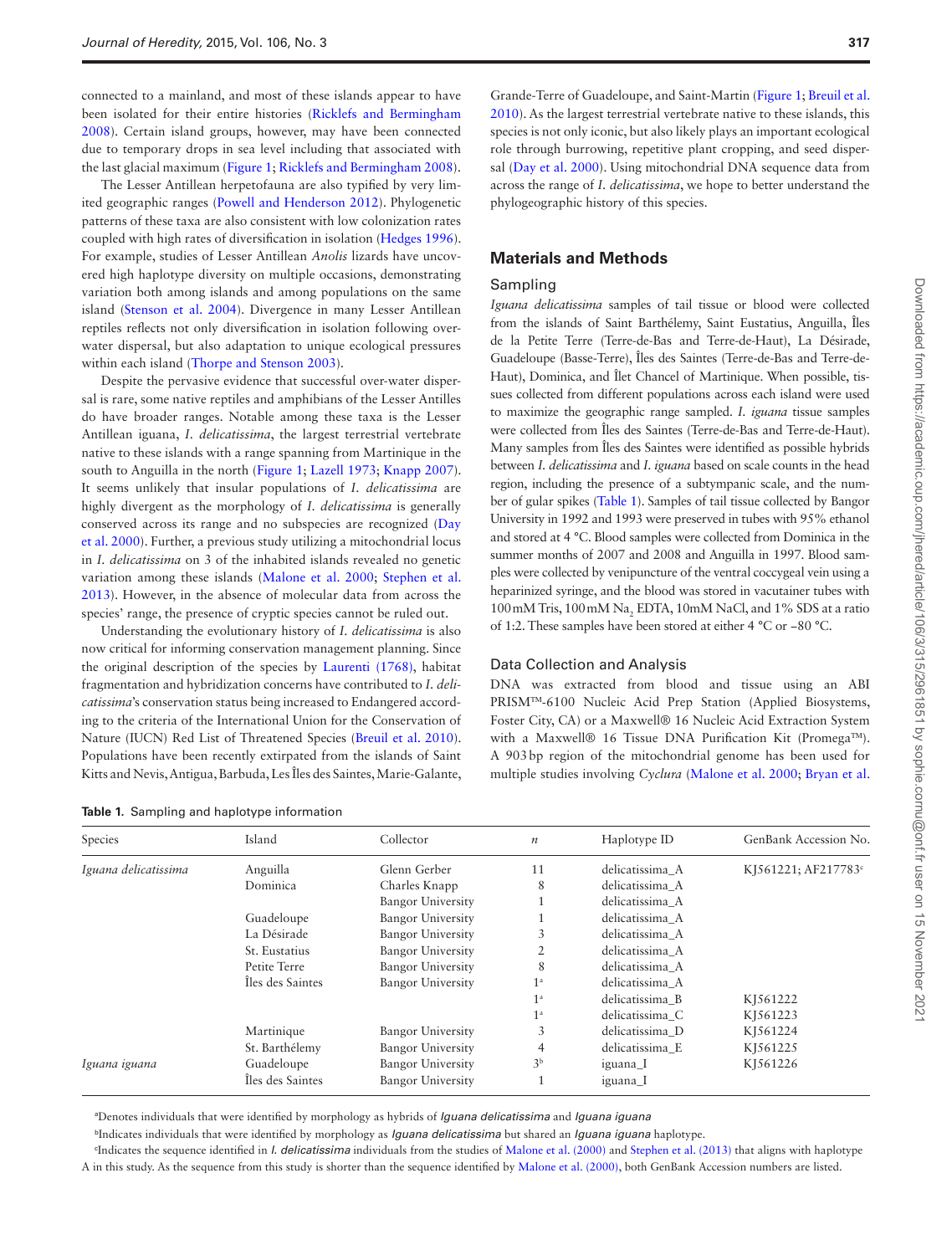[2007](#page-5-16)) and *Iguana* ([Stephen et al. 2013](#page-6-10)) systematics, and these previous studies have used the ND4 and LEU primers of Arévalo et al. (1994) for amplification. Two primers, CcarND (5′ ACG GAA TCA TCC GAA TTA CC 3′) and CcarLeu (5′ TTA AAA GTG AGG GGT CTG AGG A 3′), were developed to amplify an 801bp region within the original 903bp region for ease of use in *Cyclura carinata* (Welch et al. in prep). We utilized these *carinata*-specific primers to amplify this mitochondrial sequence in *I. delicatissima* and *I. iguana*. The polymerase chain reaction (PCR) amplification protocol of mtDNA for samples with a high DNA concentration (>1ng/µL) consisted of a touchdown cycle [\(Don et al. 1991\)](#page-5-17) with a denaturing temperature of 94 °C for 5min and then 10 cycles beginning with 30 s at 94 °C, 65 °C for annealing, and 45 s at 72 °C for elongation, with the annealing temperature decreasing by 1 °C each of the 10 cycles to 55 °C. This was followed by 25 cycles with an annealing temperature of 55 °C and a final elongation period of 7min at 72 °C. Amplification of low mtDNA concentration samples (<1ng/µL) was achieved using a denaturing temperature of 95 °C for 1min followed by 35 cycles consisting of 15 s at 95 °C, 15 s at 50 °C for annealing, and 45 s at 72 °C for elongation, with a final elongation period of 7min at 72 °C. Sequence amplification was verified on a 1% agarose gel. All extraction and amplification was performed at Mississippi State University, and PCR product was shipped for mtDNA sequencing at Arizona State University. The ND4 mitochondrial region was sequenced in both directions, and primer sequences were trimmed out before final sequence alignment. Sequencher® (Gene Codes Corp., Ann Arbor, MI) was utilized to align and edit individual mtDNA sequences and a simple network was constructed using parsimony to represent the mtDNA haplotypes in Network 4.6.1.1 (Fluxus Technology Ltd.). In fulfillment of data archiving guidelines [\(Baker 2013\)](#page-5-18), we have deposited the primary data underlying our analyses with GenBank ([Table 1\)](#page-2-0). Several tests of neutral sequence evolution were employed. Tajima's *D* [\(Tajima 1989](#page-6-11)), Fu's  $F_s$  [\(Fu 1997\)](#page-5-19),  $R_2$  ([Ramos-Onsins and Rozas 2002\)](#page-6-12), and Fu and Li's *D*\* and *F*\* [\(Fu and Li 1993](#page-5-20)) were calculated using DnaSP Version 5 ([Librado and Rozas 2009](#page-5-21)). Significance of these values was determined using 10 000 coalescent simulations in accordance with the recommended parameters for the software.

## **Results**

After editing the 801bp mtDNA sequence, 689bp were utilized in the final analysis. A total of 47 individuals (including one *I. iguana* individual) from across *Iguana delicatissima's* range were sequenced at the mtDNA ND4 region [\(Table 1\)](#page-2-0). With only a few polymorphisms distinguishing 5 *I. delicatissima* haplotypes, a simple network was constructed to depict their relationships ([Figure 2](#page-3-0)). 76 polymorphic sites were identified that distinguish the single *I. iguana* haplotype identified in this study, Haplotype I, from the most common *I. delicatissima* haplotype, Haplotype A. These polymorphic sites include 11 transversions and 65 transitions. The mtDNA haplotypes associated with *I. delicatissima* exhibit less than 0.3% sequence divergence. One substitution distinguishes Haplotype E, found in all 4 individuals from Saint Barthélemy. Another single transition distinguishes Haplotype D, which was present in all 3 Martinique individuals. Finally, one unique transition was present in a morphologically hybrid individual from Terre-de-Bas des Saintes (Haplotype C), and 2 separate unique polymorphisms, both transitions, were found in a single morphologically hybrid individual from the same island (Haplotype B). Upon examining the sequences of Guadeloupe individuals, 3 of the 4 individuals identified by morphology as



<span id="page-3-0"></span>**Figure 2.** Parsimony network of haplotypes identified in this study. The numbers represent the single nucleotide polymorphisms that distinguish the haplotypes, and the haplotype names correspond to those found in [Table 1](#page-2-0) and [Figure 1.](#page-1-0) The sizes of the circles are proportional to the number of individuals sampled with the identified haplotype.

*I. delicatissima* during sampling on Basse-Terre all shared an *I. iguana* haplotype. The remaining *I. delicatissima* individuals from Anguilla, Dominica, St. Eustatius, La Désirade, Guadeloupe, and Îles de la Petite Terre all shared one haplotype, Haplotype A. Tajima's *D* (−1.6187, *P* = 0.037) and Fu and Li's *F*\* (−1.9493, *P* = 0.043) were both negative and significant. No other tests revealed statistically significant departures from neutrality (Fu's  $F_s = -2.696$ ,  $P = 0.07$ ; *R*<sub>2</sub> = 0.0728, *P* = 0.13; Fu and Li's *D*<sup>\*</sup> = −1.6913, *P* = 0.12).

## **Discussion**

The lack of unique haplotypes across the majority of the range of *I. delicatissima* suggests that populations of the species have not been isolated from each other for an extended period of time. Genetic similarities imply that the species may have spread via recent over-water dispersal rather than having been isolated following ancient dispersal events or a vicariance event of the proto-Antilles [\(Hedges 1996\)](#page-5-10). This lack of genetic structure among *I. delicatissima* populations contrasts starkly with the high degree of island endemism observed for most terrestrial taxa of the Lesser Antillean herpetofauna. For example, a study concerning the phylogenetic relationships of the Lesser Antillean *Anolis bimaculatus* group used 2 mitochondrial DNA regions, cytochrome *b* (cyt*b*) and cytochrome oxidase I, and uncovered 396 polymorphisms in 1005 base pairs [\(Stenson et al.](#page-6-7) [2004](#page-6-7)). Haplotypes were unique both across islands and within island populations, suggesting diversification in isolation has been occurring within the genus for millions of years [\(Stenson et al. 2004\)](#page-6-7). Additionally, a study of Lesser Antillean geckos, *Sphaerodactylus vincenti*, revealed 47 unique haplotypes in the cyt*b* mtDNA region in 53 individuals sampled from across the range of the species complex ([Surget-Groba and Thorpe 2013\)](#page-6-13). Both of these studies of Lesser Antillean reptile phylogeography are consistent with limited over-water dispersal. Further, the overall lack of haplotype diversity across the range of *I. delicatissima* is inconsistent with the general pattern observed for other iguanids of the Caribbean ([Malone et al.](#page-6-9) [2000](#page-6-9); [Malone and Davis 2004\)](#page-6-14). One possible explanation for the unique pattern of low haplotype heterogeneity observed in our study is a rapid range expansion in *I. delicatissima*. Significant negative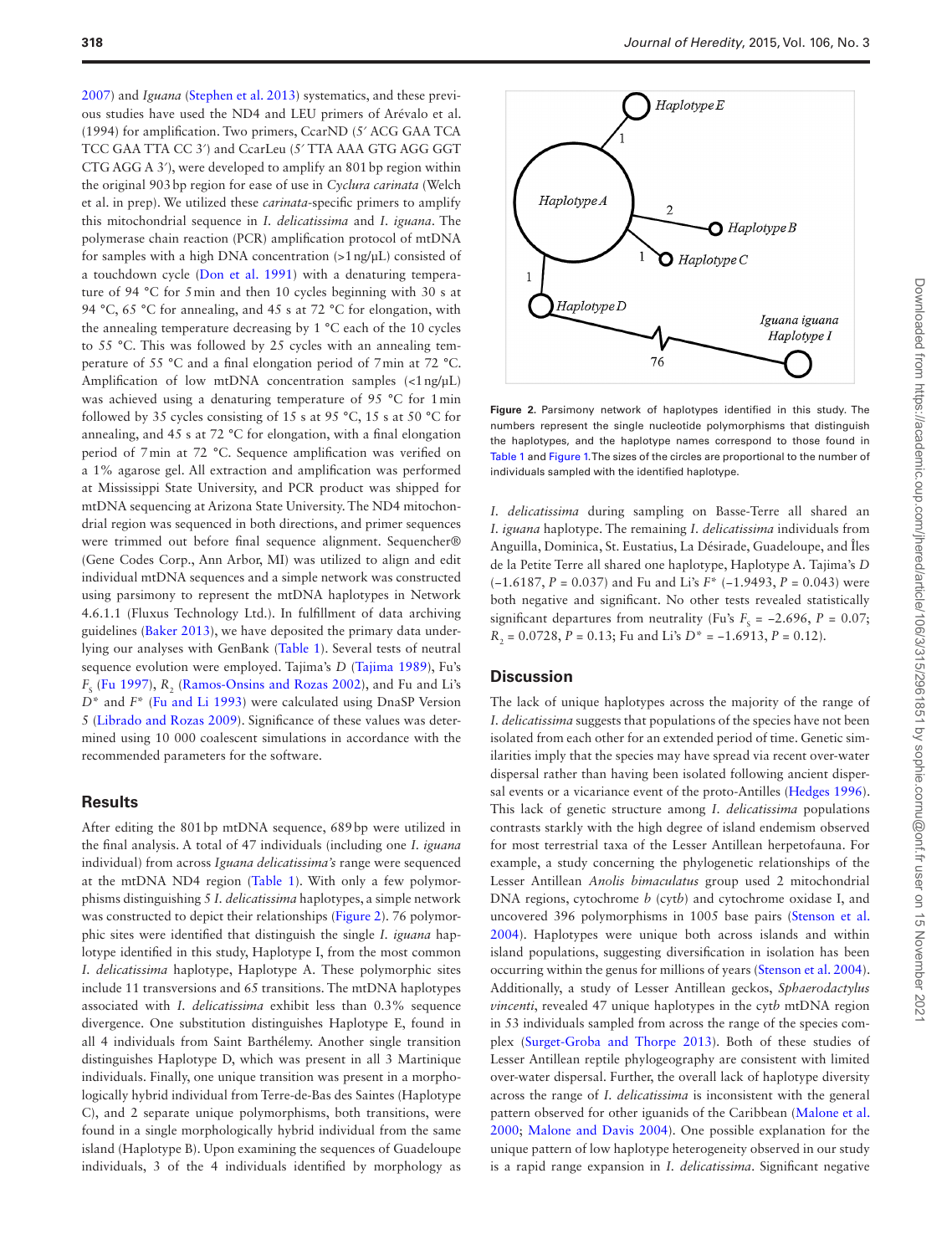values of neutrality statistics suggest either population expansion or selection on the mitochondrial genome ([Fahey et al. 2014](#page-5-22)). Tajima's *D* and Fu and Li's *F*\* were found to be both negative and significant. Fu and Li's *D*<sup>\*</sup> and Fu's *F*<sub>s</sub>, though not significant, were also negative. These findings are consistent with either a recent population expansion or selection. Range expansion may have even been aided by human-mediated dispersal as Amerindians colonized these islands 6000 years ago ([Ricklefs and Bermingham 2008\)](#page-6-1). Alternatively, the lack of haplotypes may reflect mitochondrial mutation rate heterogeneity in *I. delicatissima* relative to its iguanid counterparts or a selective sweep of the mitochondrial genome.

The hypothesis that *I. delicatissima* recently underwent a rapid range expansion requires frequent over-water dispersal followed by successful colonization. While this is inconsistent with the biogeography of the Lesser Antillean herpetofauna, the ecology of *I. delicatissima* is distinct from other Lesser Antillean herpetofauna in ways that might enhance its likelihood of over water dispersal. The species is arboreal and typically associated with coastal habitats, which increases the incidence of iguanas being swept into the water during storms or beach erosion [\(Day et al. 2000](#page-5-13)). Additionally, iguanas have larger bodies than other native, terrestrial vertebrates and can inflate their body cavities ([Iverson 1979\)](#page-5-23). These traits should enhance salt tolerance and keep iguanas afloat longer, especially when compared to their amphibian counterparts. Further, these iguanas can rid their bodies of excess salts due to specialized glands, unlike other lizards that lack salt glands such as the Gekkonidae [\(Hazard 2004\)](#page-5-24). Finally, the generalist herbivore diet and large clutch sizes could facilitate the colonization of the species following dispersal [\(Breuil et al. 2010\)](#page-5-15). In fact, there are records of sweepstakes routes in iguanids, including accounts of *I. iguana* individuals blown off their respective islands by hurricanes and floating hundreds of kilometers to other islands ([Censky et al. 1998\)](#page-5-25). The potential frequency of these dispersal events suggests that individuals from various origins might regularly establish populations. If true, these frequent migration events would prevent genetic divergence between populations.

Human activities may have contributed to a rapid range expansion of *I. delicatissima.* Similar to *I. delicatissima*, there are a few examples of reptiles and amphibians in island chains that display a broader geographic range or low haplotype divergence. A common element uniting a majority of these cases is the role of humanmediated dispersal. A study of the cyt*b* mitochondrial locus in the 2 extant populations of a West Indian frog, *Leptodactylus fallax*, revealed no sequence divergence despite the 2 populations never having been connected by land [\(Hedges and Heinicke 2007](#page-5-26)). It was concluded that one or both of the extant populations are a result of intentional human introduction because this species is a known food source for Amerindians ([Hedges and Heinicke 2007](#page-5-26)). Another Caribbean frog, *Eleutherodactylus johnstonei*, is widely distributed across the Eastern Caribbean and boasts the largest range of any herpetofauna in the Lesser Antilles despite an endemic status ([Kaiser](#page-5-27) [1997](#page-5-27)). This range expansion has historically followed human expansion in the Lesser Antilles, as this species is known to adapt well to fragmented landscapes following the human-mediated destruction of native habitat [\(Kaiser 1997\)](#page-5-27). *Iguana delicatissima* may have been moved by native peoples to provide a food source during their travels, and such movement could have caused a rapid range expansion across the Lesser Antilles. Translocation of animals by Amerindians would also serve to enhance gene flow among islands. Generalist species would be more likely to succeed in human-mediated colonization, as with *E. johnstonei* ([Kaiser 1997\)](#page-5-27). However, *I. delicatissima* is sensitive to habitat degradation and fragmentation. Much

of the decline of the species has been attributed to the changing of landscapes by invasive species and human development [\(Malhotra](#page-6-15) [et al. 2007](#page-6-15)), particularly the disturbance of coastal nesting habitat ([Powell and Henderson 2005\)](#page-6-16). For example, the presence of an oil storage facility on St. Eustatius has led to a decrease in available nesting habitat, which is likely contributing to the rapid decline of *I. delicatissima* on the island ([Debrot et al. 2013](#page-5-28)). These aspects of *I. delicatissima*'s ecology suggest that although human-mediated dispersal may have contributed to the species' wide range and lack of haplotype diversity, it is unlikely that it is the only factor involved in the biogeographic history of the species.

Many taxa show mitochondrial mutation rate heterogeneity, and this may be possible in the genus *Iguana, with I. delicatissima* exhibiting reduced mitochondrial mutation rates when compared to other iguanid species. However, the ND4 region has been utilized in many studies of iguanid phylogeography, and the lack of haplotype diversity displayed in *I. delicatissima* is distinct from that observed in other iguanas of the West Indies. A study of the ND4 mtDNA region in *I. iguana* populations from the Lesser Antilles uncovered 2 haplotypes with 1.7% sequence divergence between the 2 haplotypes, which is much greater than the divergence observed in *I. delicatissima* [\(Stephen et al. 2013\)](#page-6-10). As this species is sister to *I. delicatissima*, it is very unlikely that mitochondrial mutation rate heterogeneity explains the lack of haplotype diversity at the ND4 region in *I. delicatissima*. Alternatively, species with low mtDNA haplotype diversity may have experienced a mitochondrial selective sweep that fixes a single common haplotype across a large range ([Maynard-Smith and Haigh 1974](#page-6-17)). Two excellent examples of species with a common mtDNA haplotype present over a large area are the Moorish gecko, *Tarentola mauritanica*, and the Mediterranean house gecko, *Hemidactylus turcicus* ([Rato et al. 2010](#page-6-18); [Rato et al.](#page-6-19) [2011](#page-6-19)). In both cases, a comparison of nuclear and mitochondrial markers revealed that the mitochondrial genome was under strong selective pressure, which was contributing to low haplotype variation across a large portion of the species' range. The values for Tajima's *D* and Fu and Li's *F*\* were negative and significant in our study, which could suggest selection on the mitochondrial genome ([Fahey et al. 2014\)](#page-5-22). Fu and Li's *F*\* and *D\** are particularly sensitive to background selection, and the significant value for Fu and Li's *F*\* could suggest selection rather than population expansion [\(Fu](#page-5-19) [1997](#page-5-19)). However, a previous study using 7 *I. delicatissima* individuals from 3 islands found no haplotype divergence at 3 nuclear loci ([Stephen et al. 2013](#page-6-10)). The similarity between haplotype diversity in nuclear and mitochondrial markers of *I. delicatissima* suggests that the mtDNA is not under a stronger selective pressure and that a rapid population expansion is the more likely explanation for the lack of haplotype diversity.

From a conservation perspective, the greatest threats to *I. delicatissima* may come from the common Green Iguana, *I. iguana*. The unique haplotypes represented in the morphologically hybrid individuals sampled from Îles des Saintes and the presence of the *I. iguana* haplotype from Îles des Saintes in the 3 individuals identified as *I. delicatissima* in Guadeloupe are evidence for recent or historic hybridization between the 2 species. Although hybridization is occurring, based on mtDNA haplotypes the 2 species are quite distinct. The 2 hybridizing species have a much greater pair-wise divergence at mitochondrial and nuclear loci than other sister species of iguanids (*Conolophus* and *Cyclura*) and even nonsister *Sauromalus* ([Stephen et al. 2013\)](#page-6-10). It would be beneficial to investigate whether these species have historically coexisted in the Lesser Antilles. The presence of *I. iguana* haplotypes in *I. delicatissima* provides evidence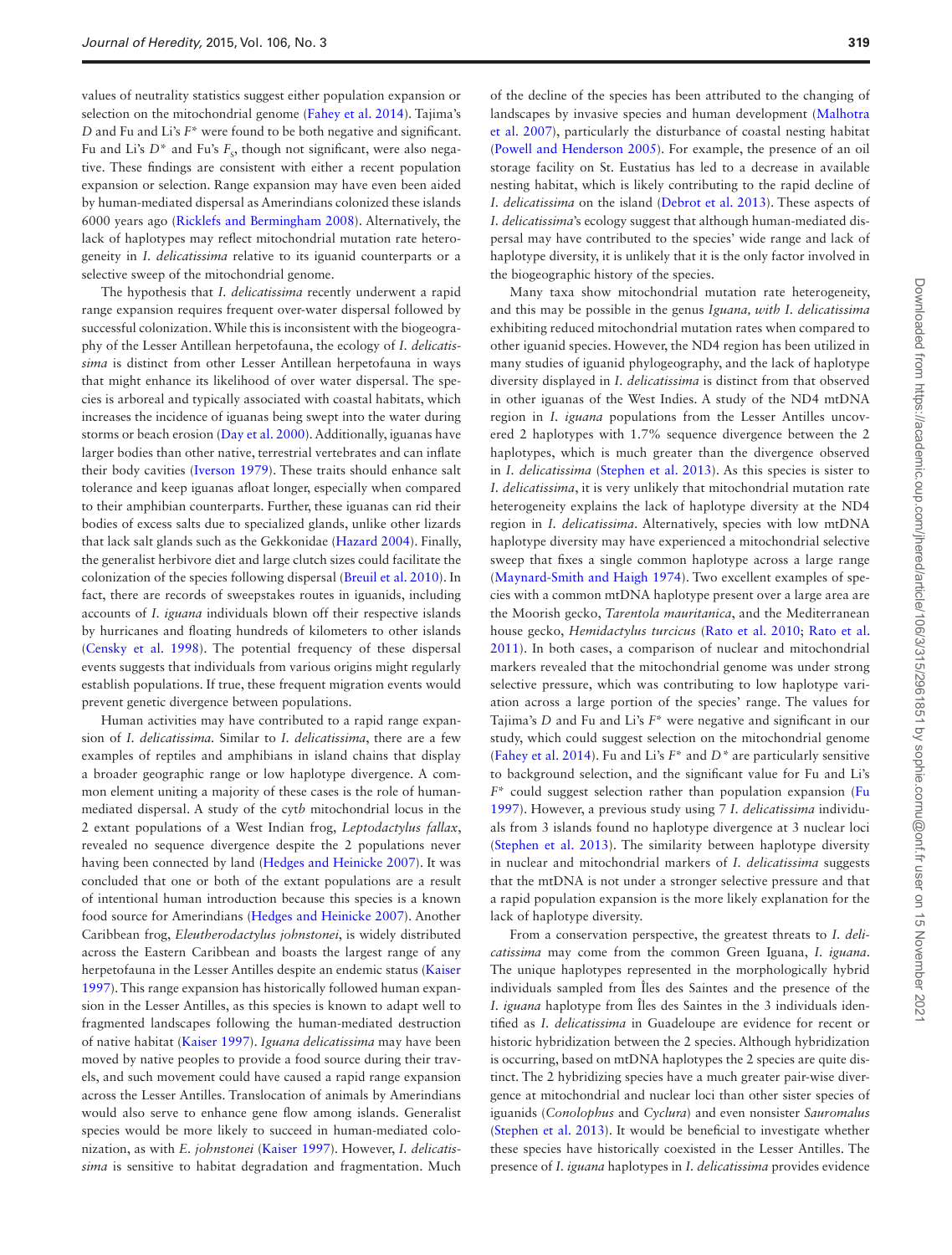of gene flow between the species, suggesting that *I. delicatissima* may persist in spite of historic hybridization.

The lack of varying haplotypes suggests that *I. delicatissima* displays a unique phylogenetic history not shared by other Lesser Antillean reptiles. The mtDNA sequences suggest that morphological consistency across islands reflects a recent common ancestry, and that cryptic species or subspecies are not likely present. Translocation may be an effective way of restoring populations of the species on islands where they have been extirpated following the mitigation of pressures credited with the loss of original populations. The populations on Îlet Chancel of Martinique and Saint Barthélemy, however, carry unique haplotypes, and hence may deserve special concern when planning for the conservation of *I. delicatissima*. Further detailed analysis of individual populations using variable nuclear markers may reveal a different geographic pattern of relatedness, or it may confirm a recent common ancestry of *I. delicatissima* throughout its range as the mtDNA sequence variation suggests.

# **Funding**

Mohamed bin Zayed Species Conservation Fund (12054368 to M.E.W.); Northeast Mississippi Daily Journal; Judy and Bobby Shackouls Honors College; San Diego Zoo Institute for Conservation Research; Mississippi State University Department of Biological Sciences.

## **Acknowledgments**

We would like to thank the Dominica Forestry, Wildlife and Parks Division for permission (research permit #286) to conduct research and collect blood samples on the island. We would further like to acknowledge Rev. John A. Gumbs, Parliamentary Secretary of the Environment, and the Foreign & Commonwealth Office of the UK Government to the Anguilla National Trust for allowing the collection of blood samples on Anguilla and providing a grant for funding. Finally, we would like to thank Mark Day for his assistance in sample collection in 1992 and 1993, Bangor University for allowing us to access this tissue collection, and various members of the MEW Laboratory at Mississippi State University for providing feedback on this manuscript.

# **References**

- <span id="page-5-7"></span>Amer SA, Kumazawa Y. 2008. Timing of a mtDNA gene rearrangement and intercontinental dispersal of varanid lizards. *Genes Genet Syst*. 83:275– 280.
- Arévalo E, Davis SK, Sites JW. 1994. Mitochondrial DNA sequence divergence and phylogenetic relationships among eight chromosome races of the *Sceloporus grammicus* complex (Phrynosomatidae) in central Mexico. *Syst Biol*. 43:387–418.
- <span id="page-5-18"></span>Baker CS. 2013. Journal of heredity adopts joint data archiving policy. *J Hered*. 104:1.
- <span id="page-5-5"></span>Bisconti M, Landini W, Bianucci G, Cantalamessa G, Camevale G, Ragaini L, Valleri G. 2001. Biogeographic relationships of the Galapagos terrestrial biota: parsimony analyses of endemicity based on reptiles, land birds, and *Scalesia* land plants. *J Biogeogr*. 28:495–510.
- <span id="page-5-15"></span>Breuil M, Day M, Knapp C. 2010. Iguana delicatissima. IUCN Red List of Threatened Species, Version 2013.1. [cited 2013 Nov 19]. Available from: <http://www.iucnredlist.org/details/10800/0>.
- <span id="page-5-16"></span>Bryan JJ, Gerber GP, Welch ME, Stephen CL. 2007. Re-evaluating the Taxonomic Status of the Booby Cay Iguana, *Cyclura carinata bartschi*. *Copeia*. 3:734–739.
- <span id="page-5-3"></span>Calsbeek R, Knouft JH, Smith TB. 2006. Variation in scale numbers is consistent with ecologically based natural selection acting within and between lizard species. *Evol Ecol*. 20:377–394.
- <span id="page-5-0"></span>Camargo A, Sinervo B, Sites JW Jr. 2010. Lizards as model organisms for linking phylogeographic and speciation studies. *Mol Ecol*. 19:3250–3270.
- <span id="page-5-25"></span>Censky EJ, Hodge K, Dudley J. 1998. Over-water dispersal of lizards due to hurricanes. *Nature*. 395:556.
- <span id="page-5-8"></span>Cox SC, Carranza S, Brown RP. 2010. Divergence times and colonization of the Canary Islands by Gallotia lizards. *Mol Phylogenet Evol*. 56:747–757.
- <span id="page-5-13"></span>Day M, Breuil M, Reichling S. 2000. Taxon account: Lesser Antillean Iguana (*Iguana delicatissima*). In: Alberts A, editor. *West Indian Iguanas: status survey and conservation action plan*, 1st ed. Gland (Switzerland): IUCN-The World Conservation Union. p. 62-66.
- <span id="page-5-28"></span>Debrot AO, Boman EB, Madden H. 2013. The Lesser Antillean iguana on St. Eustatius: A 2012 population status update and causes for concern. *IRCF Reptiles Amphibians*. 20: 44–52.
- <span id="page-5-6"></span>Diesmos AC, Brown RM, Alcala AC, Sison RV, Afuang LE, Gee GVA. 2002. Philippine amphibians and reptiles: an overview of species diversity, biogeography, and conservation. In: Ong PS, Afuang LE, Rosell-Ambal RG, editors. *Philippine biodiversity conservation priorities: a second iteration of the National Biodiversity Strategy and Action Plan*. Quezon City (Philippines): Department of the Environment and Natural Resources. p. 26–44.
- <span id="page-5-17"></span>Don RH, Cox PT, Wainwright BJ, Baker K, Mattick JS. 1991. 'Touchdown' PCR to circumvent spurious priming during gene amplification. *Nucleic Acids Res*. 19:4008.
- <span id="page-5-22"></span>Fahey AL, Ricklefs RE, DeWoody A. 2014. DNA-based approaches for evaluating historical demography in terrestrial vertebrates. *Biol J Linn Soc*. 112:367–386.
- <span id="page-5-19"></span>Fu YX. 1997. Statistical tests of neutrality of mutations against population growth, hitchhiking and background selection. *Genetics*. 147:915–925.
- <span id="page-5-20"></span>Fu YX, Li WH. 1993. Statistical tests of neutrality of mutations. *Genetics*. 133:693–709.
- <span id="page-5-24"></span>Hazard LC. 2004. Sodium and potassium secretion by iguana salt glands. In: Alberts AC, Carter RL, Hayes WK, Martins, EP, editors. *Iguanas: biology and conservation*, 1st ed. Berkeley (CA): University of California Press. p. 84–93.
- <span id="page-5-10"></span>Hedges SB. 1996. The origin of West Indian amphibians and reptiles. In: Powell R, Henderson RW, editors. *Contributions to West Indian Herpetology: a tribute to Albert Schwartz*. Ithaca (NY): Society for the Study of Amphibians and Reptiles. p. 95–128.
- <span id="page-5-26"></span>Hedges SB, Heinicke MP. 2007. Molecular phylogeny and biogeography of West Indian frogs of the genus Leptodactylus (Anura, Leptodactylidae). *Mol Phylogenet Evol*. 44:308–314.
- <span id="page-5-23"></span>Iverson, JB. 1979. Behavior and ecology of the rock iguana *Cyclura carinata*. *Bull Fla Mus Nat Hist*. 24:175–358.
- <span id="page-5-2"></span>Jackman TR, Larson A, De Queiroz K, Losos JB. 1997. Phylogenetic relationships and tempo of early diversification in *Anolis* lizards. *Syst Biol*. 48:254–285.
- <span id="page-5-27"></span>Kaiser H. 1997. Origins and introductions of the Caribbean frog, *Eleutherodactylus johnstonei* (Leptodactylidae): management and conservation concerns. *Biodivers Conserv*. 6:1391–1407.
- <span id="page-5-1"></span>Kier G, Kreft H, Lee TM, Jetz W, Ibisch PL, Nowicki C, Mutke J, Barthlott W. 2009. A global assessment of endemism and species richness across island and mainland regions. *Proc Natl Acad Sci USA*. 106:9322–9327.
- <span id="page-5-12"></span>Knapp C. 2007. Ecology and conservation of the Lesser Antillean Iguana (*Iguana delicatissima*). *Iguana*. 14:223–225.
- <span id="page-5-14"></span>Laurenti JN. 1768. Specimen Medicum, Exhibens Synopsin Reptilium Emendatum cum Experimentis circa Venena et Antidota Reptilium Austriacorum, quod Authoritate et Consensu. *J. Thomæ Trattern*.
- <span id="page-5-11"></span>Lazell JD Jr. 1973. The lizard genus *Iguana* in the Lesser Antilles. *Bull Mus Comp Zool Harvard Univ*. 145:1–28.
- <span id="page-5-21"></span>Librado P, Rozas J. 2009. DnaSP v5: a software for comprehensive analysis of DNA polymorphism data. *Bioinformatics*. 25:1451–1452.
- <span id="page-5-9"></span>Linkem CW, Brown RM, Siler CD, Evans BJ, Austin CC, Iskandar DT, Diesmos AC, Supriatna J, Andayani N, McGuire JA. 2013. Stochastic faunal exchanges drive diversification in widespread Wallacean and Pacific island lizards (Squamata: Scincidae: *Lamprolepis smaragdina*. *J Biogeogr*. 40:507–520.
- <span id="page-5-4"></span>Losos JB. 2009. *Lizards in an evolutionary tree: ecology and adaptive radiation of anoles*. Berkeley (CA): University of California Press.